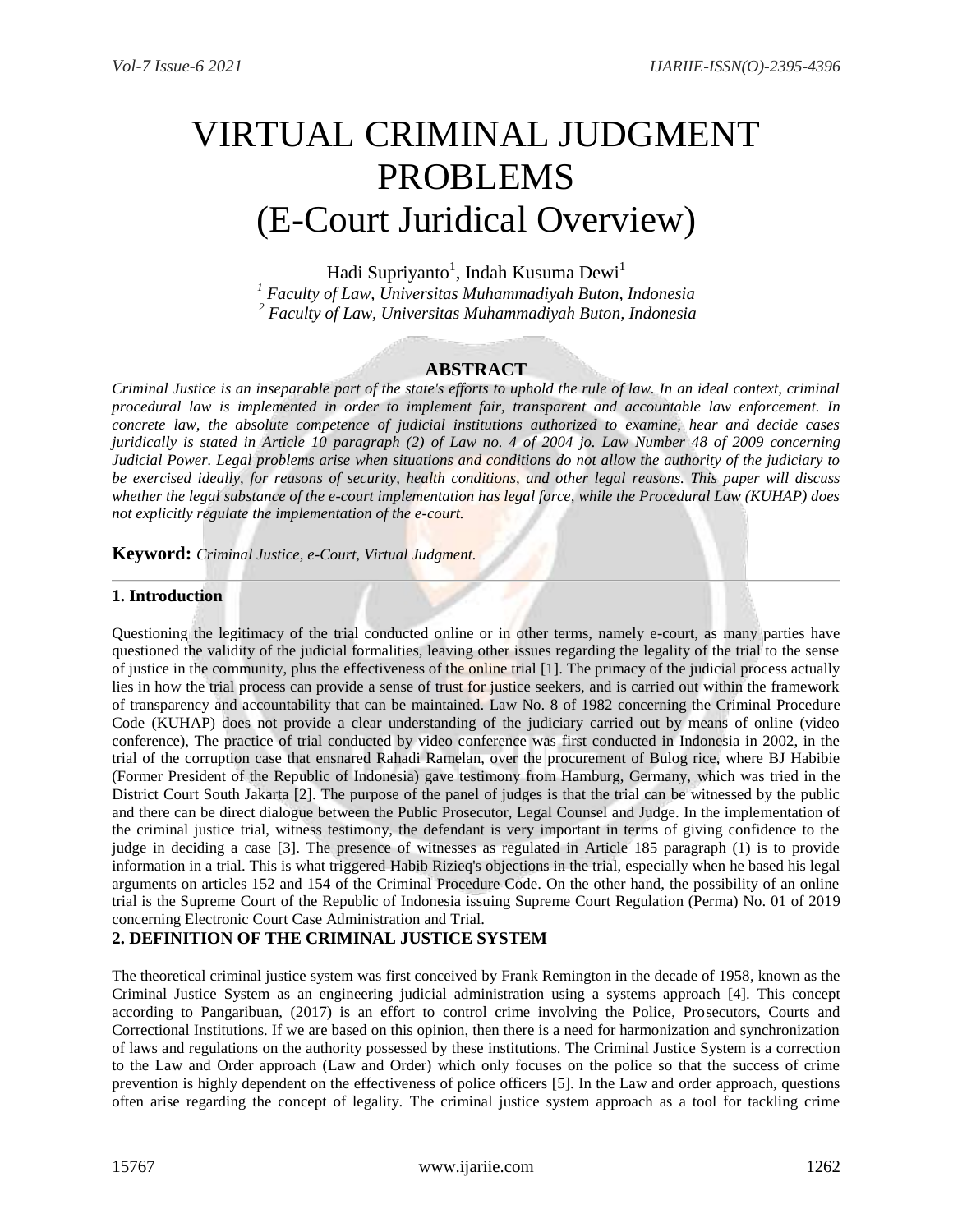basically has the following objectives: (1) prevent people from becoming victims of crime; (2) Resolving crime cases that occur so that the community is satisfied; and (3) Ensuring that those who have committed crimes do not repeat their crimes. Of the three objectives, the commutative becomes the orientation of the state in building and running the criminal justice system. The criminal justice system can be dichotomized into an adversarial model system and an inquisitorial model (non adversarial model). Both adversarial and inquisitorial both contain the general values of a criminal justice system to resolve a criminal case, which are then detailed and operationalized.

In its development, the criminal justice system that is widely used according to Herbert L. Packer in his book, "The Limits of Criminals Sanction", are the Crime Control Model and the Due Process Model [6]. The Crime Control Model (CCM) is based on the statement that criminals should be prosecuted, and the criminal justice process is also a positive guarantee for public order. To be able to realize this goal, CCM focuses its attention on efficiency aspects, which include speed and accuracy as well as administrative efficiency in processing criminals. Considering this efficiency, in CCM the criminal justice process should not be disturbed by ceremonial events that have the potential to cause resistance that can hinder the settlement of cases. Packer further explains that in CCM the operationalizing doctrine is the Preasumption Of Guilt. In implementation, CCM requires the existence of power (Government, Police, Prosecutors, and Judges) and the use of power against perpetrators of crimes even at the expense of human rights. Due Process Model (DPM) is a form of criticism of CCM. Where in the DPM the protection of individual rights and restrictions on the use of the power of law enforcement officers are the main objectives. In DPM, the widely known doctrine is the Persumption of Innocence, therefore in DPM it demands an investigation process to find facts objectively. The defendant was given the opportunity to defend himself in a trial that was open to the public Where in the DPM the protection of individual rights and restrictions on the use of the power of law enforcement officers are the main objectives. In the DPM, the widely known doctrine is the Persumption of Innocence, therefore in the DPM it demands an investigation process to find facts objectively. The defendant was given the opportunity to defend himself in a trial that was open to the public Where in the DPM the protection of individual rights and restrictions on the use of the power of law enforcement officers are the main objectives. In the DPM, the widely known doctrine is the Persumption of Innocence, therefore in the DPM it demands an investigation process to find facts objectively. The defendant was given the opportunity to defend himself in a trial that was open to the public

DPM demands a formal process of investigating a case by finding facts objectively where the case of a suspect or defendant is heard openly before the trial and an assessment of the allegations of the public prosecutor will only be carried out after the defendant has had the full opportunity to submit facts that refute or deny the allegations to him. . So what is important is the evidence in court with the demands of how the end of a process in a case is not so important in DPM.

## **3. CRIMINAL COURT EXAMINATION EVENT**

In essence, when we discuss the application of the criminal justice system, we will actually discuss how to prove a crime or violation in a concrete and administratively logical sense. This meaning is based on the purpose of the judiciary itself which emphasizes that the place to seek justice is the court (een plek om gerechtigheid te zoeken). In the administrative frame, the prosecutor's indictment is the basis for the court to initiate an examination of a case, therefore, before the examination is carried out in trial, the panel of judges will examine the case that has been delegated to find out the contents of the case file. The Criminal Procedure Code basically divides the types of examinations based on the crime being tried, and the types of inspection are: (1). Regular Event Examination; (2). Brief Event Examination; (3). Quick Event Check. In principle.

#### **3.1 The Ordinary Examination Procedure (APB) is based on the principles :**

a. Examination Open to the Public (PTU)

Basically, all court trials are open to the public, this implies that when the judge begins to examine the case in the trial, the chairman of the panel of judges will (obligate) state: "The trial is open and open to the public (Article 152 paragraph (4) of the Criminal Procedure Code), except in cases concerning decency or the defendant is a child. b. Distinguished Audience (HSH)

Article 218 of the Criminal Procedure Code orders anyone in the courtroom to show respect to the court. Violations of these provisions and are criminal in nature, prosecution may be filed against the perpetrators.

c. Be present before the Judge enters the courtroom

Based on the provisions of Article 232 paragraph (1) of the Criminal Procedure Code, the parties who are required to be present before the judge enters the courtroom are visitors, the court, the clerk/substitute clerk, the public prosecutor and legal counsel.

d. Presence of the Defendant in Trial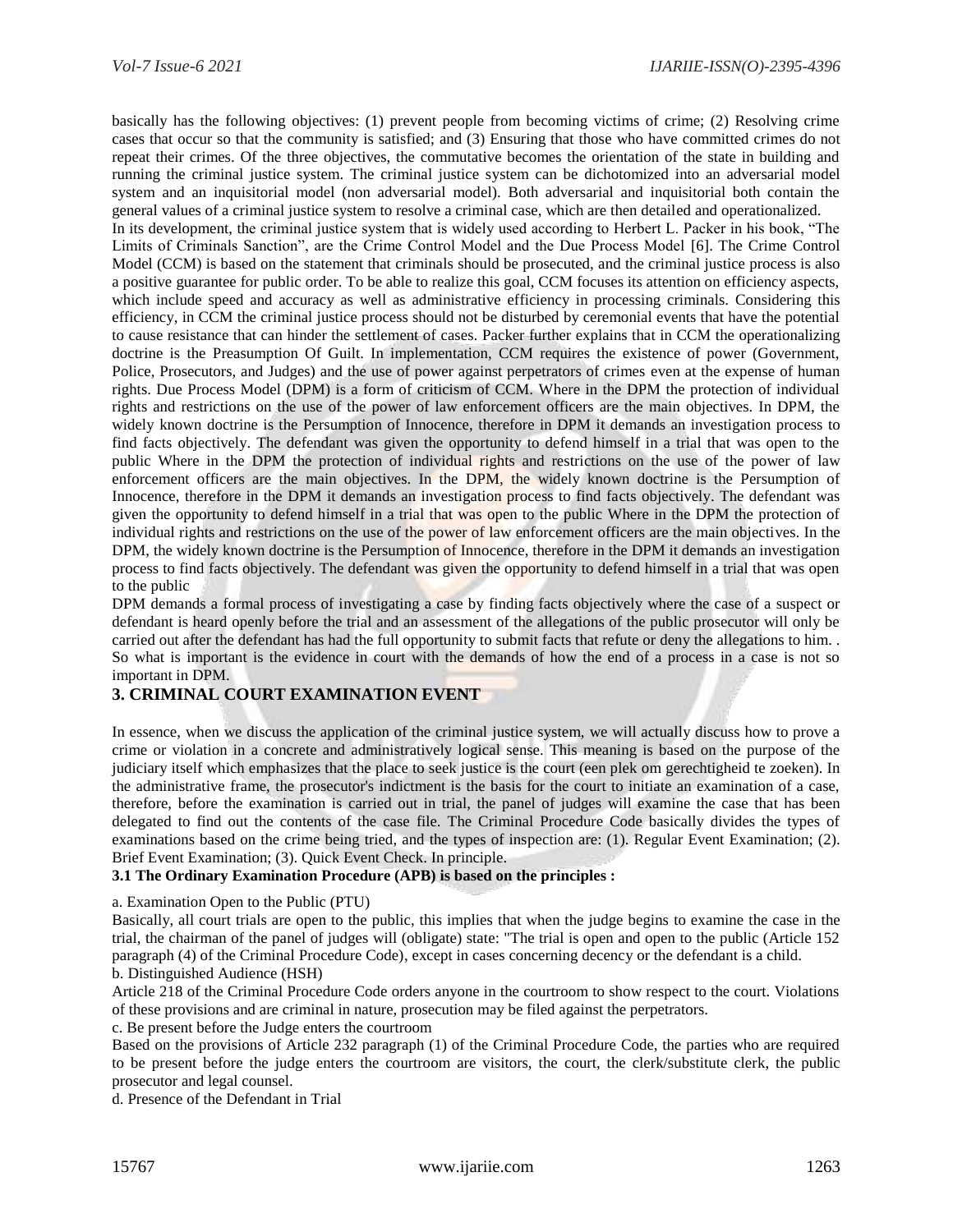In principle, the trial in the ordinary examination procedure and the brief examination program, the defendant must be presented, the legal consequences of not fulfilling this result in the trial hearing the case cannot be carried out. As article 154 of the Criminal Procedure Code regulates this matter. Article 154 paragraph (4) reads:

"If the defendant has been legally summoned but does not appear at the trial without a valid reason, the examination of the case cannot be carried out and the presiding judge at the trial orders the defendant to be summoned again. The following is a chart of the usual inspection procedure [5]:



**Figure 1.** Chart Of The Usual Inspection Procedure

#### **3.2. Brief Examination Event (APS)**

The brief examination procedure was previously known as the summiere procedure, in the Eleventh Chapter of HIR Article 334 to Article 337 letter (f), which was later adopted in the Criminal Procedure Code in the provisions of Article 203, which reads as follows:

a). What is examined according to the brief examination procedure are cases of crimes or violations that are not included in the provisions of Article 205 which according to the public prosecutor, the proof and application of the law are easy and simple in nature.

b) In the case as referred to in paragraph (1), the public prosecutor shall present the accused along with witnesses, experts, interpreters and the necessary evidence.

c). In this event, the provisions in Part One, Part Two, and Part Three of this Chapter apply as long as the regulations do not conflict with the provisions below:

1. The Public Prosecutor immediately after the defendant has answered all the questions as referred to in Article 155 paragraph (1) shall notify the defendant orally from his notes about the crime he is accused of by explaining the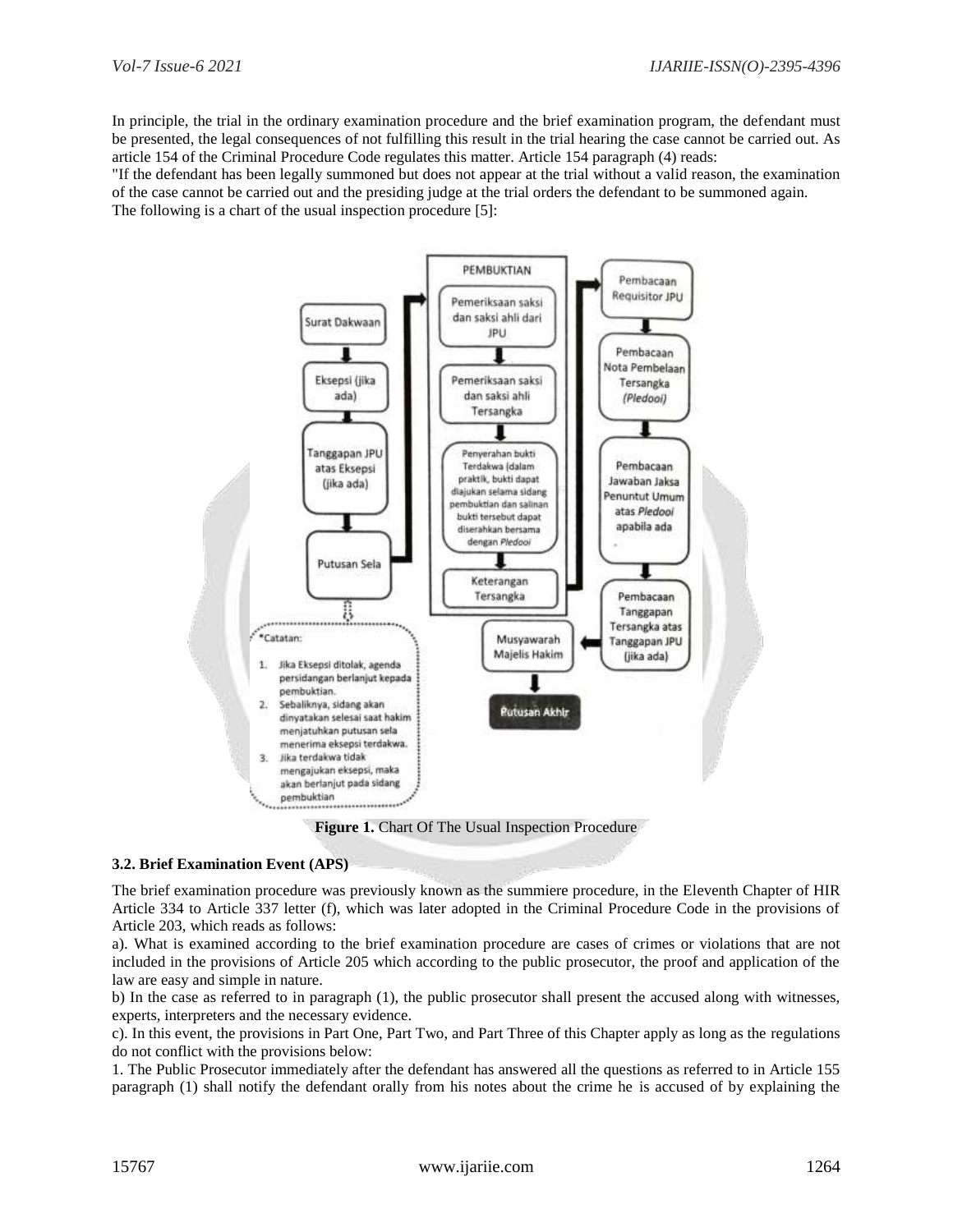time, place and circumstances at the time the crime was committed, and This notification is recorded in the minutes of the trial and is a substitute for the indictment.

2. In the event that the Judge considers that additional examination is necessary, so that an additional examination may be held within a maximum period of fourteen days and if during that time the public prosecutor has not yet been able to complete the additional examination, then the judge orders the case to be submitted to a court session in the usual manner;

3. Gfor the purpose of defense, at the request of the defendant and/or legal counsel, the judge may postpone the examination for a maximum of seven days;

- 4. Pthe envoy is not made specifically, but is recorded in the minutes of the trial;
- 5. Hthe judge gives a letter containing the verdict;
- 6. Contents The letter has the same legal force as a court decision in an ordinary procedure

The hallmark of the Brief Examination Procedure (APS) is that the Public Prosecutor does not make indictments in writing, but orally on his notes, but it must be known and understood that it does not mean that the Prosecutor makes these notes carelessly, but mutatis mutandis is is a legal record that must meet formal and material requirements as is the case with an indictment letter.

Judges can change the Brief Examination Procedure (APS) to a Quick Examination Procedure (APC). However, if we look at there are things that are actually interesting to be studied further, related to article 203 paragraph (3) which states that the fourth part of the Criminal Procedure Code which regulates the Evidence, does not apply in this Brief Examination Procedure, so that it becomes a fundamental question as well. , what appropriate evidence can be used in this Brief Examination Procedure, because this is not regulated in the articles and explanations in the Criminal Procedure Code as well as in Government Regulation (PP) No. 27. 1982 concerning the implementation of the Criminal Procedure Code.

#### **3.3 Quick Check Event (APC)**

We can find the types of Quick Examination Procedures in Part Six of the Criminal Procedure Code, Article 205. KUHAP divides this type of Quick Examination Program into 2 (two) parts, namely: (1). Minor Crime Examination Procedures (Article 206 of the Criminal Procedure Code); and (2). Traffic Violation Examination Procedure (Article 211). If we look at Article 210 of the Criminal Procedure Code, then we can understand that the provisions in Part One, Second and Part Three of the Criminal Procedure Code apply equally to this Quick Examination Procedure. Article 210 of the Criminal Procedure Code reads:

"The provisions in the first part, second part and third part of this chapter shall remain in effect as long as they do not conflict with this paragraph".

(1). Minor Crime Examination Event. It is regulated in Article 205 (1) of the Criminal Procedure Code. Namely:

a. Cases that are punishable by imprisonment or imprisonment for a maximum of 3 (three) months and/or a fine of up to Rp. 7,500;

b. Minor insults except those specified in paragraph 2 of this part

We can also find a quick inspection program in SEMA No. 18 of 1983; namely for cases that are subject to a maximum imprisonment of 3 (three) months or a fine of more than Rp. 7,500; PERMA No. 2 of 2012; Cases of fraud, embezzlement, vandalism and confiscation with a value of not more than Rp. 2,500,000.

# **4. REGULATIONS RELATED TO JUDICIARY BY VIDEO CONFERENCING**

In the Criminal Procedure Code, the regulation regarding the giving of testimony conducted via video conference has not been regulated, but the Criminal Procedure Code provides space for taking testimony on oath at the time of examination at the investigation stage of a witness who is unable to attend for strong reasons. Based on article 162 (2) of the Criminal Procedure Code, the testimony of the witness is as strong as that of the witness who was present at the trial.

Some time later, in its development, several laws and regulations governing this examination were published, including:

a). Article 4 letter c, Government Regulation Number 2 of 2002 concerning Procedures for the Protection of Witnesses and Victims of Serious Human Rights Violations;

b). Article 34 of Law Number 15 of 2003 concerning Stipulation of Government Regulation in Lieu of Law No. 1 of 2002 concerning the Eradication of Criminal Acts of terrorism into law;

b). Article 9 of Law no. 13 of 2006 concerning the Protection of Witnesses and Victims;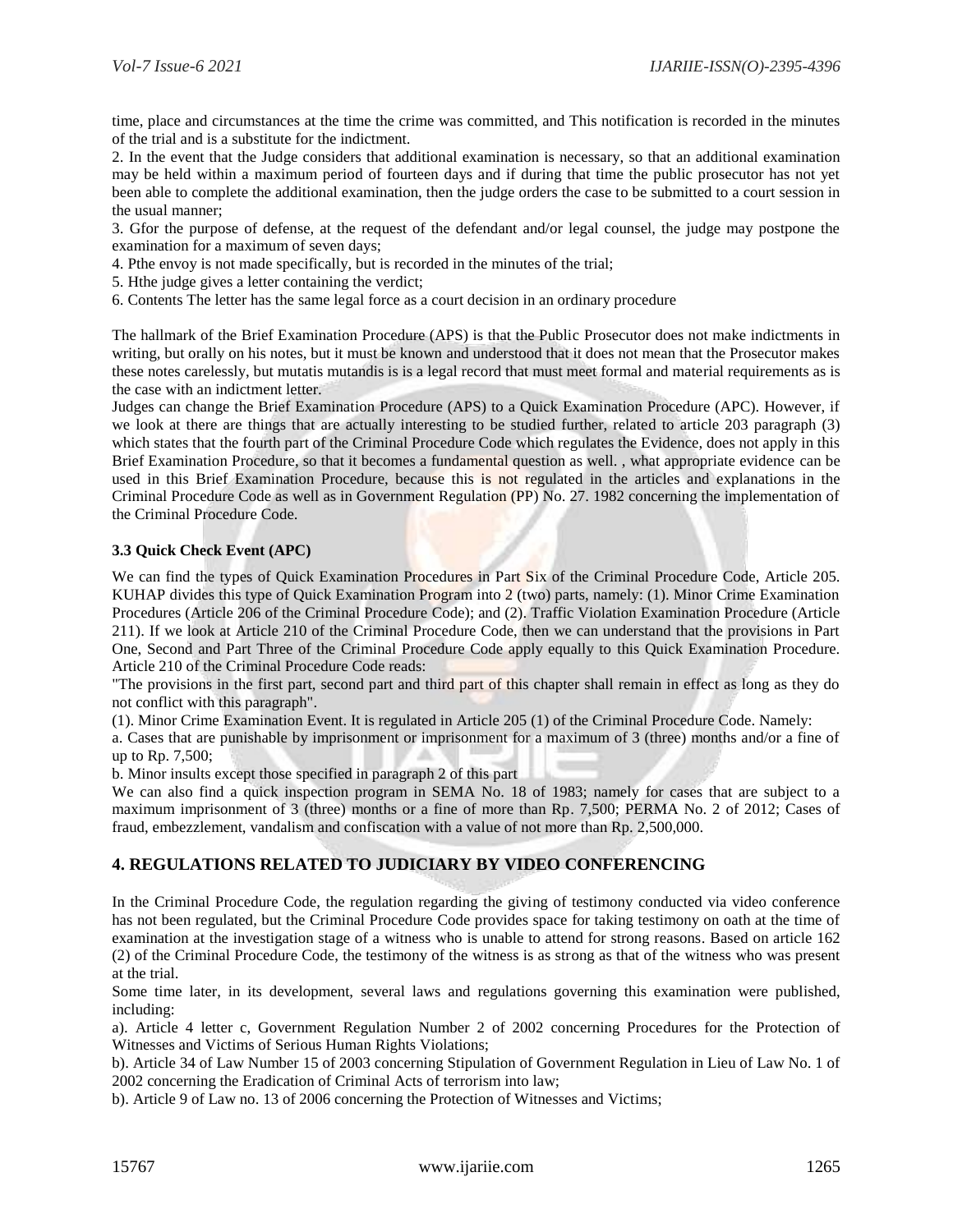c). Law No. 09 of 2013 concerning the Prevention and Eradication of Criminal Acts of Terrorism;

d). Law No. 11 of 2012 concerning the Juvenile Criminal Justice System.

If we look at the issuance of several laws and regulations governing the examination of witnesses/suspects, we can see that there is a pattern of law formation that accommodates the social dynamics that develop in society. The construction of legal development should aim at the welfare of the community, or in other words, development must be in line with the development of community culture which tends to be dynamic. As stated by Hoeb In order for the law to function properly, there are at least 4 (four) basic legal functions [7], namely:

1). Establishing relationships between community members, by indicating what types of behavior are permitted and what are prohibited;

2). Determine the division of power and specify who can legally determine coercion and who must obey it and at the same time choose effective sanctions;

3). resolve disputes; and

4). Maintaining the community's ability to adapt to changing living conditions, by reformulating the relationship between members of the community.

In practice, legal policy is a legal formulation to accommodate the dynamic development of community culture, such as judicial matters which are conducted online (virtually) through video conference media. The most basic question arises, what is the position of Perma as an instrument for implementing the e-court? Why are many parties still debating the implementation of the contents of the Perma?

#### **4.1. Construction of Perma Number 4 of 2020 concerning Electronic Criminal Administration and Trial**

Construction is a solid chart or framework from a legal perspective. Where online culture is a new culture that shifts the old culture, namely offline. How the offline culture can be replaced by a new culture, here is the review. In principle, an online trial (online) or e-court is a form of communication [8].

The functions of group communication include: First is social relations, in the sense of how a group is able to maintain and strengthen social relations among its members, such as how a group routinely provides opportunities for its members to carry out informal, relaxed, and entertaining activities. The second function of the group is education, how a group formally or informally works to achieve and exchange knowledge. The third is the function of persuasion, a group member tries to persuade other members to do or not do something. The fourth function of problem solving, the group is also reflected in its activities to solve problems and make decisions [9].

Therefore, essentially the construction of Perma No. 4 of 2020 is a communication group (Communication of Integrated Criminal justice system) which aims to find justice for a criminal incident. through the trial without undue delay, due to the Covid-19 pandemic factor, in which the implementation uses communication technology facilities. The use of communication technology today is a necessity, and this communication technology will gradually shape (shift) offline culture to become virtual or online. Technological developments have an impact (influence) both from the positive and negative sides. In criminal case trials which emphasize more on material evidence, judges may experience problems as a result of slow connections because not all regions in Indonesia have good internet connectivity stability, this will have an impact on the problem of disrupting the concept of fair and fair trial. why is it because of the unstable connectivity bias that has an impact on the evidentiary process, on the other hand, substantively, in relation to articles 153 and 154 paragraph (1), where the Criminal Procedure Code requires that the trial be open to the public (can be witnessed by the public) and the judge ordered the defendant to be presented in the courtroom, which cannot be done online.

However, by teleological and extensive interpretation, The above problems can be solved by taking into account the aims and objectives of the law. Sociological interpretation is carried out because there are changes in society, while the sound of the law does not change. The change in society is the existence of the COVID-19 pandemic which requires people to limit gathering (maintain a distance) and the existence of communication technology that can be used as an e-court facility. Where the presence of the defendant can be in the courtroom while the judge and other parties are in another room, but the trial continues simultaneously and in real time. The change in society is the existence of the COVID-19 pandemic which requires people to limit gathering (maintain a distance) and the existence of communication technology that can be used as an e-court facility. Where the presence of the defendant can be in the courtroom while the judge and other parties are in another room, but the trial continues simultaneously and in real time. The change in society is the existence of the covid-19 pandemic which requires people to limit gathering (maintain a distance) and the existence of communication technology that can be used as an e-court facility. Where the presence of the defendant can be in the courtroom while the judge and other parties are in another room, but the trial continues simultaneously and in real time.